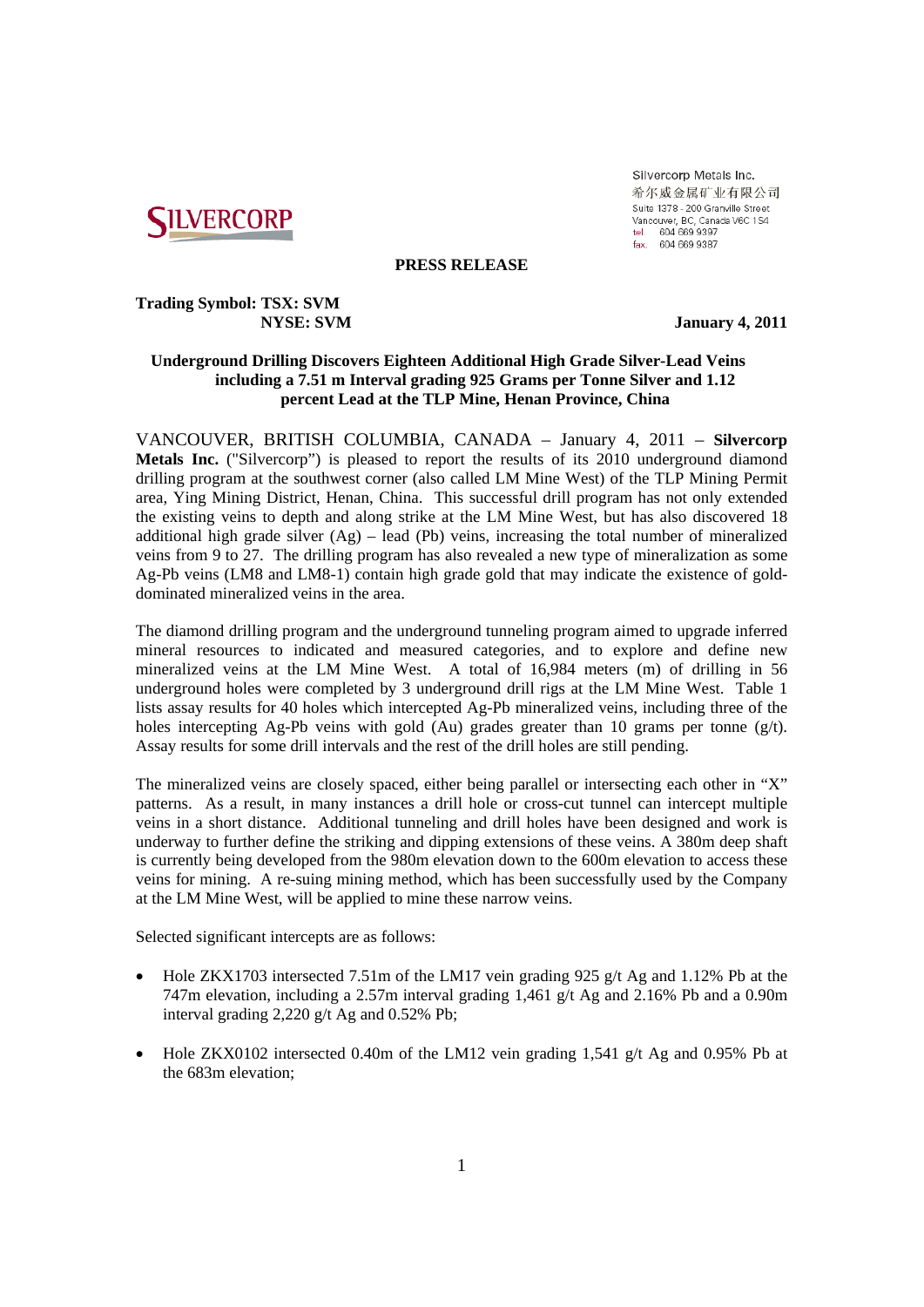- Hole ZKX10205 intersected 1.75m of the LM8-1 vein grading 313 g/t Ag, 5.18 g/t Au, and 2.66% Pb at the 786m elevation, including a 0.29m intercept containing 1,699 g/t Ag, 30.35 g/t Au, and 2.91% Pb;
- Hole ZKX10601 intersected 1.29m of the LM8 vein containing 707  $g/t$  Ag and 4.69% Pb, including 0.52m grading 1,568 g/t Ag and 10.66% Pb at the 730m elevation;
- Hole ZKX10602 intersected two veins: 1) 1.96m of the LM8-2 vein at 823m elevation containing 413 g/t Ag and 3.27% Pb, including 0.47m grading 1,687 g/t Ag and 4.80% Pb at the 823m elevation; and 2) 1.65m of LM8 at 800m elevation grading 116 g/t Ag, 13.42 g/t Au and 0.92% Pb, including 0.79m containing 187 g/t Ag, 28.03 g/t Au, and 1.53% Pb;
- Hole ZK10603 intersected 1.70m of the LM8-4 vein at 753m elevation grading 481 g/t Ag and 0.92% Pb, including 0.19m that contains 2.370 g/t Ag and 0.54% Pb;
- $\bullet$  Hole ZKX0306 intersected 2.32m of the LM11E1 vein containing 576 g/t Ag, 6.14% Pb, and 0.51% copper (Cu) at 671m elevation, including 0.74m grading 1,459 g/t Ag, 18.10% Pb, and 1.31% Cu;
- Hole ZKX10922 intersected 1.19m of the LM16 vein containing 952 g/t Ag and 3.27% Pb, including 0.78m grading 1.413 g/t Ag and 4.80% Pb at the 716m elevation.

# **Eighteen Newly Discovered Veins**

The 18 newly discovered veins are LM8-3, LM8-4, LM11, LM11E1, LM11E2, LM11W, LM12-1, LM12-2, LM13 and LM13W, LM14-2, LM15, LM16, LM16-1, LM17, LM19, LM21, and LM21W.

## **LM8-3 and LM8-4 Veins**

LM8-3 and LM8-4 are located 30m and 50m northeast of vein LM8. The veins strike northwesterly and dip to northeast at 80 to 85 degree dipping angles. The LM8-3 has been defined over 60m in length and 150m in dipping direction. Four underground diamond drill holes intercepted the vein averaging 102  $g/t$  Ag and 2.48% Pb over 0.38m true width. The LM8-4 vein was intersected by drill hole ZKX10603 at 753m elevation that contains 480 g/t Ag and 0.93% Pb over 0.67m true width.

## **LM11, LM11E1, LM11E2, and LM11W Veins**

These are a series of parallel veins, striking northeasterly and dipping northwesterly at 55 to 75 degree angles. LM11 is approximately 250m northwest of vein LM12. The vein has been explored by extensive tunneling and diamond drilling. The tunneling was performed along the vein on three levels: 924m, 894m, and 868m through main access tunnel PD924. Three ore shoots were defined ranging from 30 to 104m in striking length and 0.28 to 0.59m in true thickness, containing 56 g/t to 1,890 g/t Ag and 0.73% to 20.73% Pb over 0.20 to 1.6m in true width. Six drill holes intercepted the vein, showing it extends down to at least the 624m elevation. The drill hole assays range from 37 g/t Ag and 0.56% Pb over 0.22m interval to 1,837 g/t Ag and 7.77% Pb over 0.35m interval.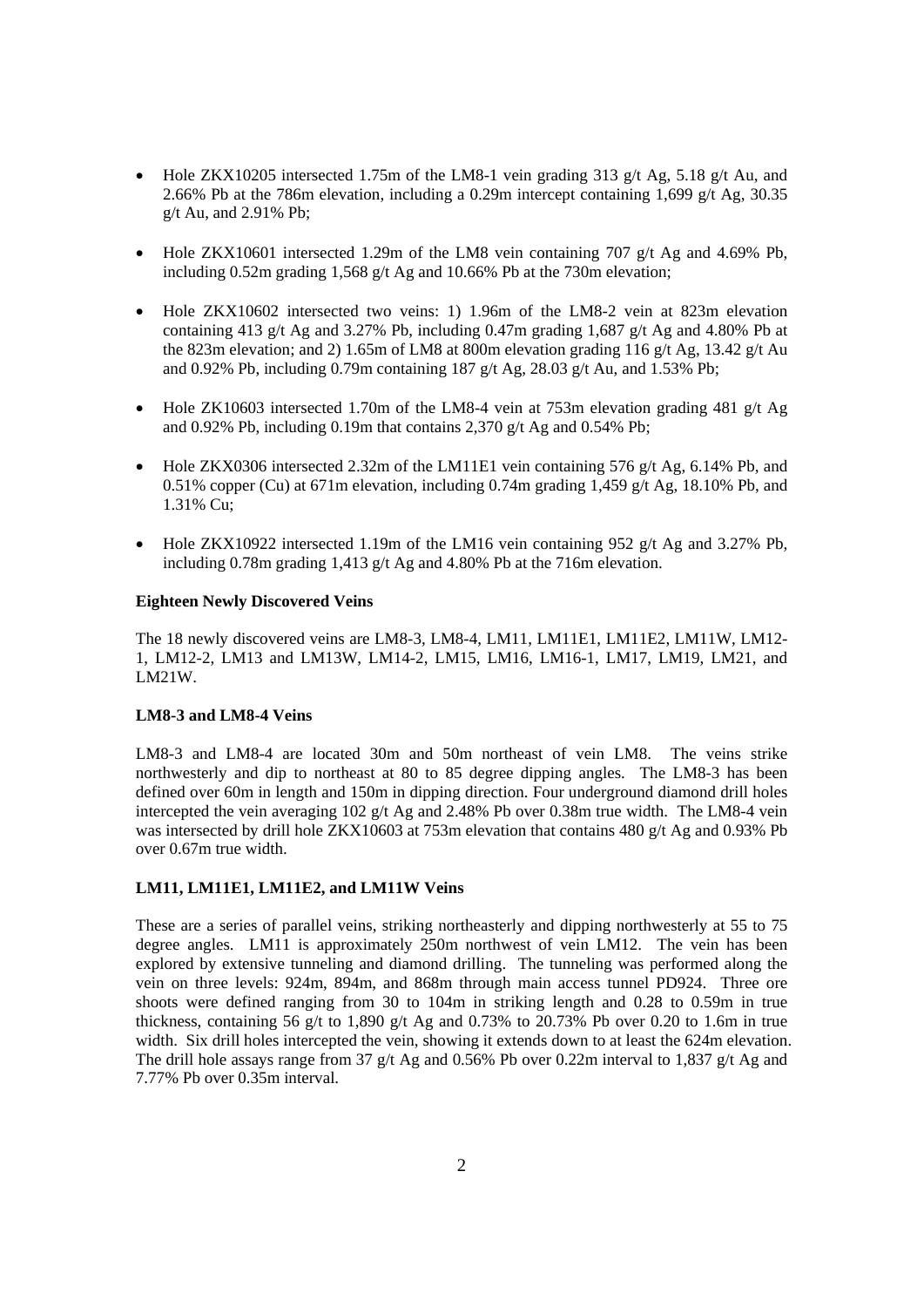LM11E1 is 2 to 15m southeast of LM11. The vein is defined by two drill holes at 739m and 671m elevations. The interceptions include 2  $g/t$  Ag and 0.12% Pb over 0.50m interval (Hole ZKX0305) and 576 g/t Ag and 6.14% Pb over 2.32m interval (Hole ZKX0306).

LM11E2 is about 10 to 60m further southeast of the LM11. The vein is intercepted by two holes at 726m and 662m elevations, grading 4 g/t and 0.47% Pb over 0.30m interval (ZKX0305) and 541 g/t Ag and 3.59% Pb over 0.63 m interval (ZKX0306).

LM11W is located 20m northwest of LM11. The vein is intercepted by hole ZKX0507 at 837m elevation, containing 226 g/t Ag and 0.59% Pb over a 0.26m interval.

## **LM12-1 and LM12-2 Veins**

The veins strike northeasterly and dip to the northwest with a dipping angle of 50 to 60 degrees. The veins are located at hanging wall (northwest) of vein LM12. The LM12-1 is 15 to 30m from LM12 while LM12-2 is a further 40 to 45m from LM12-1.

LM12-1 extends over 300m in striking length and 290m in depth with a true width of 0.3 to 1.0m. The vein was exposed by drifts on 850m and 900m elevations through main access tunnel PD924. Nineteen drill holes also intercepted the vein with 7 holes hitting significant mineralization. The vein contains mineralization averaging  $552$  g/t Ag and 6.55% Pb over a true width of 0.75m.

LM12-2 is over 320m in strike length and over 395m in depth. To date, over 18 drill holes and one 105m long drift at the 898m elevation through main access tunnel PD924 have been completed on the vein. The mineralized ore shoots of the vein intersected by tunneling contain 149 g/t Ag and 0.72% Pb over 0.50m true width to 3,354 g/t Ag and 0.33% Pb over 0.55m true width.

# **LM13 and LM13W Veins**

The LM13 and LM13W veins, extending northeasterly and dipping to the northwest at 65 to 70 degree angles, are located approximately 100m northwest of LM12. The veins have been defined over 100m in striking length and about 350m in depth. LM13W is a further 20 to 60m to the west of LM13. LM13 is exposed by over 50m of drifting along the vein at the 898m level through main access tunnel PD924. The true width of the vein ranges from 0.20 to 0.80m and contains 220 to 757 g/t Ag and 0.80 to 1.14% Pb. Seven drill holes intersected the vein at 575 to 898m elevation. The best hole is ZKX0305 which hit 164 g/t Ag, 2.64% Pb over a 0.55m interval.

LM13W was intercepted by six drill holes at elevations ranging from 539m to 902m. The true width of the vein is 0.29m to 0.78m. The vein contains 20 to 376 g/t Ag and 0.47 to 3.22% Pb over 0.31 to 1.67m intervals.

## **LM14-2 Vein**

The LM14-2 vein, parallel to and 20 to 25m southwest of the LM14 vein, is over 100m in strike length, with a 55 to 60 degree dipping angle to the northeast. The vein is 0.23 to 1.78m in true thickness with a high grade pocket which is over  $45m$  in length and contains 155 to 383 g/t Ag and 4.99 to 12.31% Pb. Five drill holes have intercepted the vein at elevations of 832 to 879m with the best hole containing 383 g/t Ag and 0.44% Pb over 0.87 m interval.

#### **LM15 Vein**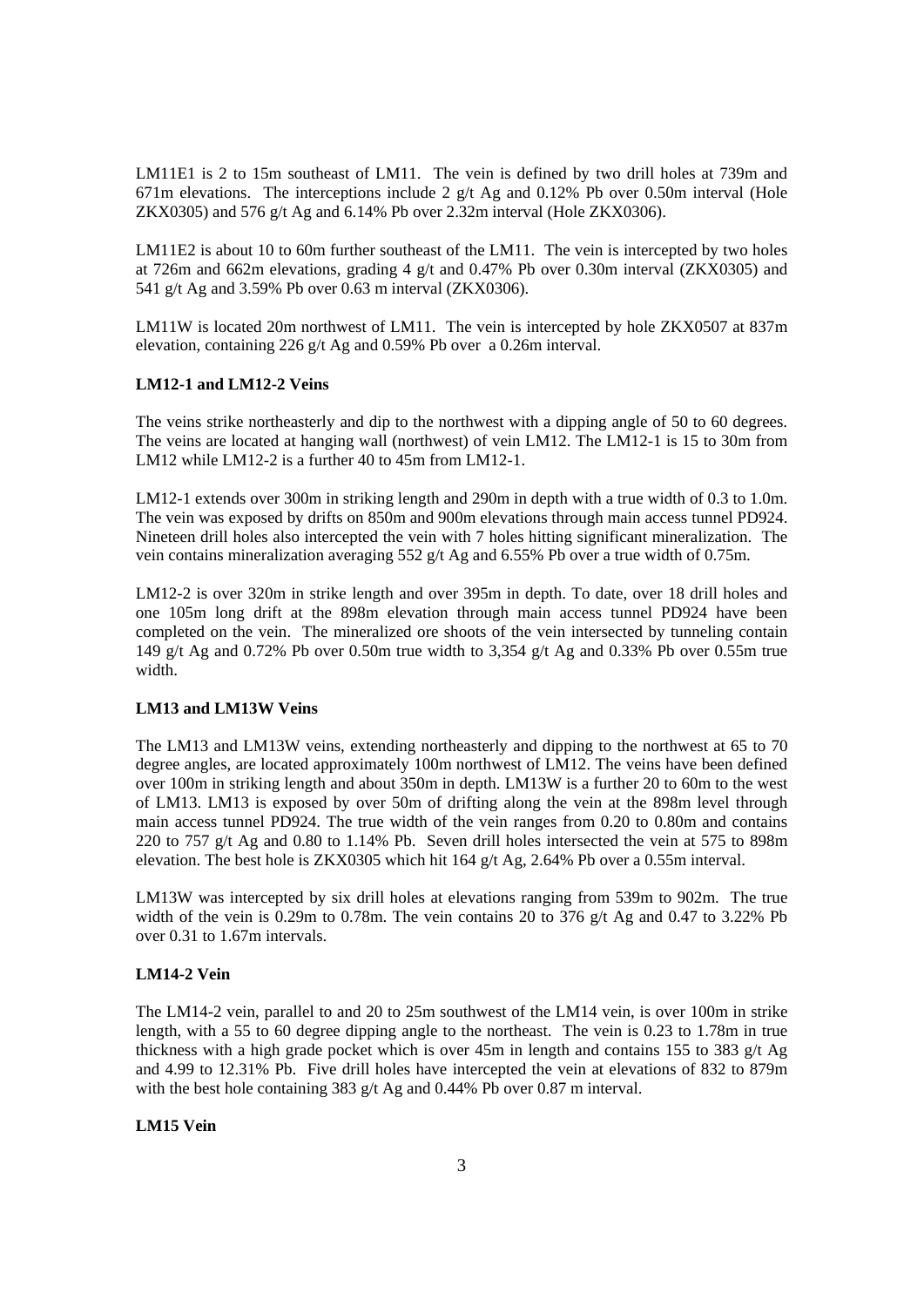The northwesterly striking LM15 vein is parallel to and about 105m northeast of the LM8 vein, and steeply dips to the northeast. The vein was intercepted by three drill holes at shallow depths (916 to 924m elevation) and the actual dimension of the vein is yet to be defined. Drill hole results range from 13 g/t Ag and 0.44% Pb to 155 g/t Ag and 1.40% Pb over 0.33 to 0.36m intervals.

#### **LM16 Vein**

LM16, located about 296m southwest of LM14, extends northwesterly and steeply dips to the northeast. The vein extends 346m along strike and 380m in depth. LM16 was extensively explored by tunneling and drilling. Tunneling was done on the 916m and 880m levels through access PD8 and PD991, respectively. At the 916m level, a 90m drift developed along the vein intersected 68 g/t to 2,569 g/t Ag, 0.43% to 4.09% Pb, and 0.08% to 10.93% Zn over 0.10 to 0.95m true width. A 300m drift was developed on the 880m level and exposed two high grade pockets. The pockets range from 20 to 35m in length and 0.60 to 0.68m in true width, containing 116 to 1,013 g/t Ag and 0.58 to 7.85% Pb. Six drill holes intercepted the vein from 646 to 834m elevations. Hole ZKX10922 hit the vein at 717m elevation and returned 952  $g/t$  Ag and 3.27% Pb over 1.19m interval.

# **LM16-1 Vein**

TheLM16-1vein, approximately 53m northeast of LM16, extends over 150m northwesterly and dips to the northeast with 75 to 80 degree dipping angle. Three drill holes which intercepted the vein at 706 to 878m elevation, assayed 95 to 581 g/t Ag and 1.27 to 2.68% Pb over 1.0 to 1.57m intervals. A drift developed along the vein on the 880m elevation through main access tunnel PD991 exposed a 14m long low grade pocket, containing 48 g/t Ag and 2.35% Pb.

# **LM17 Vein**

The LM17 vein cut across veins LM14 and LM16 and strikes to the northeast and steeply dips to the northwest. LM17 was defined by 4 drill holes over an 80m striking length at elevations ranging from 750 to 864m. The drill hole intercepts include 151 to 925 g/t Ag and 0.32 to 3.6% Pb over 0.32 to 7.51m intervals.

#### **LM19 Vein**

The northwesterly orienting LM19 vein is parallel to and 200m southwest of LM8, which was cut through by LM7 without significant displacement. LM19 dips at 70 to 80 degree dipping angle to the northeast. The vein has been exposed over 151m in a drift along the vein on the 924m level through main access tunnel PD924. Three high grade pockets were intersected by tunneling, grading 70 to 453 g/t Ag and 1.22 to 2.77% Pb over 0.42 to 0.80m true width. Three drill holes intercepted the vein near the 800m elevation and two holes hit significant mineralization. An intercept in hole ZKX1902 contains 262 g/t Ag, 1.82% Pb and 0.84 g/t Au over a 9.23m interval while hole ZKX1921 intersected a 0.68m thick (interval) of the vein grading 275 g/t Ag and 2.82% Pb.

# **LM21 and LM21W Veins**

Northwesterly striking LM21 and LM21W are 3m apart and are 65m and 62m northeast of the LM8 vein, respectively. Both veins dip northeasterly at 80 to 85 degree dipping angle. Hole ZKX10603 intersected LM21 at 793m and LM21W at 787m elevations. LM21 contains 107 g/t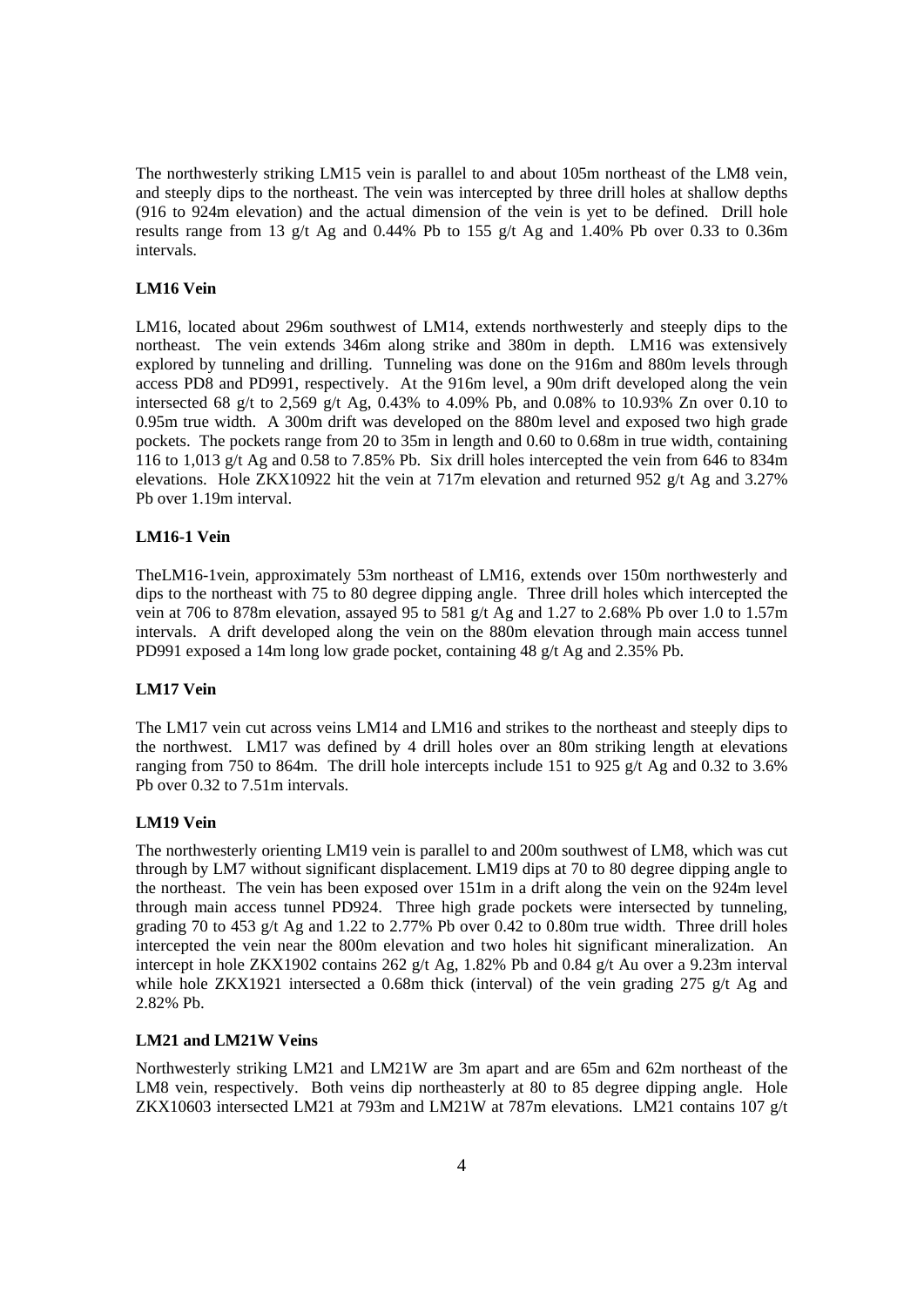Ag and 4.95% Pb over 0.40m interval while LM21W grades 137 g/t Ag, 0.48% Pb over a 0.19m interval.

|                  | Intersection                           |        | Interval        | Elevation        | Ag          |       | Zn           | Au                           | Cu                       | Mineralized          |
|------------------|----------------------------------------|--------|-----------------|------------------|-------------|-------|--------------|------------------------------|--------------------------|----------------------|
| Drill Hole       | From $(m)$                             | To(m)  | (m)             | (m)              | (g/t)       | Pb(%) | $(\% )$      | (g/t)                        | (% )                     | Veins                |
| <b>ZKX0101</b>   | 36.87                                  | 37.54  | 0.67            | 898              | 121         | 6.27  | 0.39         | 0.04                         | 0.02                     | LM13                 |
|                  | 167.70                                 | 168.58 | 0.88            | 798              | 105         | 3.17  | 0.10         | 13.10                        | 0.08                     | LM12-2               |
| ZKX0401          | 182.57                                 | 183.55 | 0.98            | 763              | 123         | 0.25  | 0.05         | 0.12                         | 0.06                     | LM7                  |
| <b>ZKX0403</b>   | 189.09                                 | 189.69 | 0.60            | 741              | 12          | 0.84  | 0.08         | 0.03                         | 0.01                     | LM12-1               |
| <b>ZKX1703</b>   | 247.75                                 | 255.26 | 7.51            | 747              | 925         | 1.12  | 0.17         | 0.09                         | 0.15                     | LM17                 |
| Including        | 247.75                                 | 250.32 | 2.57            |                  | 1,461       | 2.16  | 0.34         | 0.10                         | 0.34                     |                      |
| Including        | 253.40                                 | 254.30 | 0.90            |                  | 2,220       | 0.52  | 0.10         | 0.11                         | 0.10                     |                      |
| ZKX1704          | 152.33                                 | 152.65 | 0.32            | 864              | 152         | 2.05  | 0.26         | 0.05                         | 0.01                     | LM17                 |
| <b>ZKX0703</b>   | 158.04                                 | 158.37 | 0.33            | 786              | 23          | 0.80  | 0.14         | 0.09                         | 0.01                     | LM12-2               |
|                  | 26.12                                  | 27.79  | 1.67            | 902              | 376         | 0.47  | 0.17         | -*                           |                          | LM13W                |
|                  | 131.37                                 | 132.21 | 0.84            | 805              | 73          | 6.36  | 0.29         |                              | L,                       | LM13                 |
| <b>ZKX0102</b>   | 193.68                                 | 194.39 | 0.71            | 747              | 265         | 1.73  | 0.73         |                              | $\overline{a}$           | LM12-3               |
|                  | 214.12                                 | 214.46 | 0.34            | 728              | 25          | 0.79  | 0.45         |                              | $\overline{a}$           | LM12-2               |
|                  | 263.21                                 | 263.61 | 0.40            | 683              | 1,541       | 0.95  | 0.20         | $\overline{a}$               | ÷,                       | LM12                 |
| <b>ZKX0507</b>   | 157.42                                 | 157.68 | 0.26            | 837              | 226         | 0.59  | 0.24         |                              |                          | LM11W                |
| <b>ZKX0802</b>   | 86.54                                  | 87.15  | 0.61            | 844              | 35          | 0.30  | 0.04         | $\overline{\phantom{0}}$     |                          | LM12-1               |
| ZKX1712          | 216.73                                 | 217.31 | 0.58            | 781              | 152         | 0.32  | 0.23         | $\overline{\phantom{a}}$     | $\overline{\phantom{a}}$ | LM17                 |
| <b>ZKX1731</b>   | 148.72                                 | 149.60 | 0.88            | 851              | 8           | 1.33  | 0.09         |                              |                          | LM17                 |
| <b>ZKX0506</b>   | 168.76                                 | 169.13 | 0.37            | 805              | 271         | 0.23  | 0.17         |                              |                          | LM11                 |
| <b>ZKX0704</b>   | 108.97                                 | 109.62 | 0.65            | 869              | 252         | 2.05  | 0.12         | $\qquad \qquad \blacksquare$ | 0.05                     | LM11                 |
| <b>ZKX0304</b>   | 128.68                                 | 129.53 | 0.85            | 855              | 139         | 0.63  | 0.11         | $\overline{\phantom{0}}$     | 0.03                     | LM11                 |
| ZKX10901         | 209.98                                 | 210.69 | 0.71            | 837              | 70          | 0.86  | 0.09         | $\frac{1}{2}$                | 0.04                     | LM14                 |
| ZKX10202         | 76.49                                  | 76.82  | 0.33            | 859              | 39          | 2.99  | 0.11         |                              | $\overline{a}$           | $LM8-3$              |
|                  | 171.10                                 | 171.84 | 0.74            | 771              | 277         | 0.26  | 0.20         |                              | $\overline{a}$           | LM8-2                |
|                  | 174.43                                 | 175.33 | 0.90            | 768              | 20          | 0.93  | 0.04         |                              | $\overline{a}$           | $LM8-1$              |
|                  | 183.94                                 | 186.41 | 2.47            | 758              | 108         | 1.29  | 0.16         |                              | $\overline{\phantom{a}}$ | LM8                  |
|                  | 170.91                                 | 171.27 | 0.36            | 779              | 55          | 0.18  | 0.04         | $\overline{a}$               | $\overline{\phantom{a}}$ | LM8-2                |
| ZKX10601         | 183.05                                 | 183.43 | 0.38            | 768              | 560         | 1.15  | 0.07         |                              | $\overline{a}$           | $LM8-1$              |
|                  | 226.04                                 | 227.33 | 1.29            | 730              | 707         | 4.69  | 0.07         | $\overline{a}$               |                          | LM8                  |
| ZKX10002         | 132.28                                 | 133.20 | 0.92            | 858              | 44          | 0.27  | 0.05         |                              | 0.06                     | LM8-5                |
| ZKX10702         | 350.91                                 | 351.76 | 0.85            | 668              | $44\,$      | 0.71  | 0.33         |                              | $0.08\,$                 | LM14                 |
| ZKX10205         | 92.52                                  | 93.02  | 0.50            | 840              | 25          | 2.92  | 0.12         | $\frac{1}{2}$                | 0.01                     | $LM8-3$              |
|                  | 133.48                                 | 133.81 | 0.33            | 800              | 52          | 1.39  | 0.11         | $\blacksquare$               | 0.04                     | LM8-2                |
|                  | 146.87                                 | 148.62 | 1.75            | 786              | 313         | 2.66  | 0.30         | 5.18                         | 0.06                     | $LM8-1$              |
| <b>Including</b> | 147.37                                 | 147.66 | 0.29            |                  | 1,699       | 2.91  | 0.75         | 30.35                        | 0.24                     |                      |
|                  | 184.31                                 | 184.75 | 0.44            | 750              | 84          | 1.04  | 0.12         | $\overline{\phantom{a}}$     | 0.40                     | LM7                  |
|                  | 195.70                                 | 196.65 | 0.95            | 739              | 170         | 0.16  | 0.07         | $\blacksquare$               | 0.15                     | LM7                  |
| Drill Hole       | Intersection<br>From $(m)$<br>to $(m)$ |        | Interval<br>(m) | Elevation<br>(m) | Ag<br>(g/t) | Pb(%) | Zn<br>$(\%)$ | Au<br>(g/t)                  | Cu<br>$(\%)$             | Mineralized<br>Veins |

**Table 1: Selected Drill Hole Assay Results:**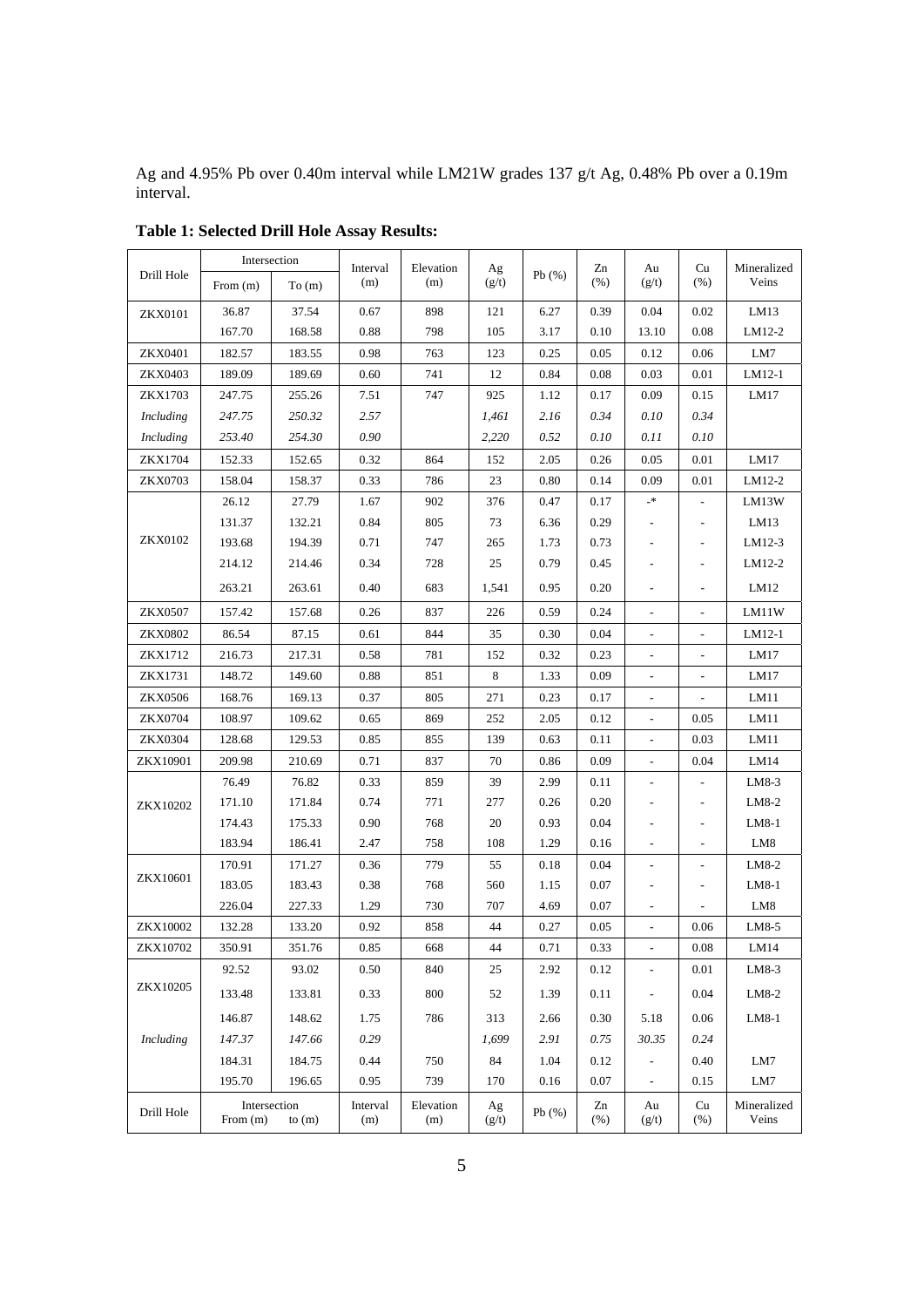| ZKX10704         | 373.34     | 374.02       | 0.68     | 638       | 34    | 0.62  | 0.66 | $\frac{1}{2}$            | 0.20 | LM14                   |
|------------------|------------|--------------|----------|-----------|-------|-------|------|--------------------------|------|------------------------|
|                  | 378.58     | 378.78       | 0.20     | 634       | 21    | 2.41  | 0.07 | $\overline{\phantom{a}}$ | 0.10 | LM14                   |
|                  | 7.58       | 7.94         | 0.36     | 924       | 116   | 1.40  | 0.17 | $\overline{\phantom{a}}$ | 0.02 | LM15                   |
| ZKX10602         | 120.49     | 121.58       | 1.09     | 837       | 158   | 3.09  | 0.09 | $\overline{\phantom{a}}$ | 0.03 | LM8-3                  |
|                  | 138.66     | 140.62       | 1.96     | 823       | 631   | 0.78  | 0.20 | 0.03                     | 0.36 | LM8-2                  |
| <b>Including</b> | 140.15     | 140.62       | 0.47     |           | 1,687 | 2.07  | 0.63 | 0.12                     | 1.44 |                        |
|                  | 144.73     | 144.93       | 0.20     | 819       | 2,509 | 0.99  | 0.10 | $\frac{1}{2}$            | 0.13 | LM8-2<br><b>Branch</b> |
|                  | 150.52     | 151.01       | 0.49     | 815       | 344   | 0.11  | 0.11 | 0.02                     | 0.06 | LM8-1                  |
|                  | 169.62     | 171.27       | 1.65     | 800       | 116   | 0.92  | 0.36 | 13.42                    | 0.02 | LM8                    |
| Including        | 170.48     | 171.27       | 0.79     |           | 187   | 1.53  | 0.67 | 28.03                    | 0.03 |                        |
| ZKX11103         | 338.09     | 339.64       | 1.55     | 687       | 263   | 3.71  | 1.44 | $\frac{1}{2}$            | 0.16 | LM14                   |
|                  | 341.01     | 341.33       | 0.32     | 685       | 39    | 0.50  | 0.19 | $\overline{\phantom{m}}$ | 0.39 | LM14-2                 |
|                  | 14.18      | 14.51        | 0.33     | 916       | 155   | 0.42  | 0.28 | $\overline{\phantom{a}}$ | 0.02 | LM15                   |
| ZKX10603         | 144.24     | 144.64       | 0.40     | 793       | 107   | 4.95  | 0.06 | 1.37                     | 0.02 | LM21                   |
|                  | 150.99     | 151.17       | 0.18     | 787       | 137   | 0.48  | 0.04 | $\overline{\phantom{a}}$ | 0.07 | LM21W                  |
|                  | 186.91     | 188.61       | 1.70     | 753       | 481   | 0.92  | 0.05 | 0.11                     | 0.09 | LM8-4                  |
| <b>Including</b> | 187.11     | 187.30       | 0.19     |           | 2,370 | 0.54  | 0.04 | 0.30                     | 0.37 |                        |
|                  | 265.83     | 266.20       | 0.37     | 679       | 42    | 1.18  | 0.05 | $\overline{\phantom{a}}$ | 0.51 | LM8                    |
|                  | 141.74     | 142.29       | 0.55     | 788       | 37    | 0.71  | 0.09 | 1.42                     | 0.02 | $LM8-3$                |
| ZKX10206         | 181.94     | 183.02       | 1.08     | 748       | 533   | 0.35  | 0.16 | 0.01                     | 0.24 | LM8-2                  |
|                  | 184.65     | 185.89       | 1.24     | 745       | 253   | 2.84  | 0.21 | 0.01                     | 0.82 | LM8-1                  |
| ZKX10502         | 399.06     | 399.82       | 0.76     | 618       | 194   | 0.27  | 0.23 | $\overline{\phantom{a}}$ | 0.53 | LM14                   |
|                  | 163.71     | 164.35       | 0.64     | 807       | 30    | 5.32  | 0.95 | 0.18                     | 0.03 | LM10                   |
| <b>ZKX0305</b>   | 363.81     | 364.42       | 0.61     | 674       | 26    | 3.22  | 0.06 | $\overline{a}$           | 0.55 | LM13W                  |
|                  | 403.88     | 404.43       | 0.55     | 648       | 164   | 2.64  | 0.36 | 0.14                     | 0.09 | LM13                   |
|                  | 535.20     | 535.50       | 0.30     | 564       | 932   | 21.27 | 0.16 | 0.26                     | 0.07 | LM7                    |
| ZKX10904         | 372.04     | 372.80       | 0.76     | 635       | 164   | 0.91  | 0.10 | $\overline{\phantom{a}}$ | 0.22 | LM14                   |
| ZKX11104         | 274.94     | 277.33       | 2.39     | 756       | 255   | 5.88  | 0.26 |                          | 0.13 | LM14                   |
|                  | 306.84     | 307.74       | 0.90     | 674       | 512   | 3.12  | 0.20 | $\overline{a}$           | 0.25 | LM11                   |
| <b>ZKX0306</b>   | 309.99     | 312.31       | 2.32     | 671       | 576   | 6.14  | 0.10 | 0.06                     | 0.51 | LM11E1                 |
| Including        | 311.57     | 312.31       | 0.74     |           | 1,459 | 18.10 | 0.18 | 0.18                     | 1.31 |                        |
|                  | 321.39     | 322.02       | 0.63     | 662       | 541   | 3.59  | 0.15 |                          | 0.23 | LM11E2                 |
|                  | 395.98     | 396.29       | 0.31     | 604       | 20    | 1.19  | 0.05 | $\overline{\phantom{a}}$ | 0.02 | LM13W                  |
| ZKX11105         | 409.66     | 410.25       | 0.59     | 601       | 59    | 4.78  | 3.19 | $\overline{\phantom{a}}$ | 0.01 | LM14                   |
| <b>ZKX0307</b>   | 334.59     | 334.81       | 0.22     | 624       | 37    | 0.56  | 0.03 | $\overline{\phantom{a}}$ | 0.06 | LM11                   |
|                  | 432.13     | 432.45       | 0.32     | 539       | 3     | 0.49  | 0.07 | 1.12                     | 0.02 | LM13W                  |
| ZKX10905         | 398.20     | 399.24       | 1.04     | 607       | 225   | 1.60  | 0.15 | $\overline{\phantom{a}}$ | 0.13 | LM14                   |
|                  | 401.57     | 402.31       | 0.74     | 604       | 151   | 0.07  | 0.03 | $\frac{1}{2}$            | 0.11 | LM14-1                 |
| ZKX10705         | 436.26     | 437.12       | 0.86     | 566       | 37    | 0.26  | 0.11 | 0.10                     | 0.09 | LM14                   |
|                  | 437.53     | 437.90       | 0.37     | 645       | 20    | 1.02  | 0.08 | $\overline{\phantom{a}}$ | 0.03 | LM12-2                 |
| <b>ZKX0103</b>   | 449.91     | 451.26       | 1.35     | 637       | 35    | 1.99  | 0.23 | $\overline{\phantom{a}}$ | 0.05 | LM12-1                 |
|                  | 472.98     | 473.53       | 0.55     | 623       | 219   | 2.51  | 0.61 | $\overline{\phantom{a}}$ | 1.67 | LM <sub>12</sub>       |
| ZKX10921         | 190.73     | 191.71       | 0.98     | 841       | 30    | 0.16  | 0.08 | $\overline{\phantom{a}}$ | 0.01 | LM16-1                 |
|                  | 267.17     | 267.37       | 0.20     | 781       | 64    | 3.84  | 0.07 | $\blacksquare$           | 0.13 | LM16                   |
| Drill Hole       |            | Intersection | Interval | Elevation | Ag    | Pb(%) | Zn   | Au                       | Cu   | Mineralized            |
|                  | From $(m)$ | to $(m)$     | (m)      | (m)       | (g/t) |       | (% ) | (g/t)                    | (% ) | Veins                  |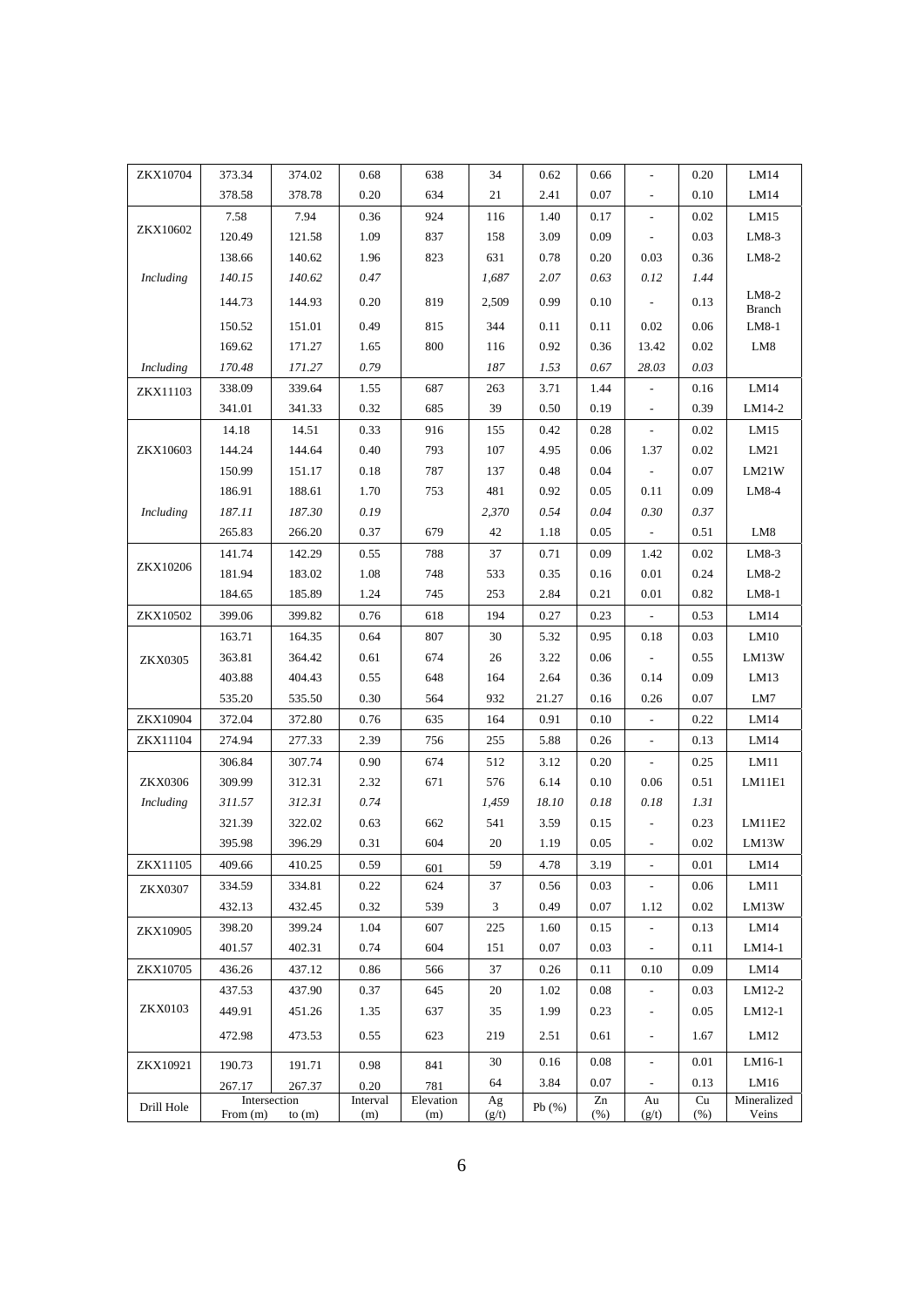| ZKX10922       | 309.07 | 310.26 | 1.19 | 716 | 952   | 3.27 | 0.30 | -                        | 0.19 | LM16     |
|----------------|--------|--------|------|-----|-------|------|------|--------------------------|------|----------|
| Including      | 309.07 | 309.85 | 0.78 |     | 1.413 | 4.80 | 0.43 | -                        | 0.28 |          |
| <b>ZKX0104</b> | 155.35 | 155.76 | 0.41 | 798 | 39    | 5.84 | 0.78 | 0.63                     | 0.03 | LM10     |
|                | 483.39 | 483.77 | 0.38 | 546 | 67    | 4.27 | 0.20 | $\overline{\phantom{0}}$ | 0.09 | $LM12-2$ |
|                | 511.66 | 512.77 | 1.11 | 524 | 23    | 0.17 | 0.05 | $\overline{\phantom{a}}$ | 0.55 | LM12     |
|                | 567.87 | 569.10 | 1.23 | 481 | 103   | 1.78 | 1.23 | $\overline{\phantom{0}}$ | 0.21 | LM7      |
| <b>ZKX0202</b> | 179.27 | 180.05 | 0.78 | 837 | 152   | 0.56 | 1.96 | 0.10                     | 0.09 | LM10     |
| ZKX10923       | 303.36 | 304.93 | 1.57 | 707 | 212   | 1.27 | 0.25 | $\overline{\phantom{0}}$ | 0.23 | LM16-1   |

\* *gold and copper assays are either below detection limit or not assayed.*

## **Quality Control**

Drill cores are NQ size and drill core samples were taken from sawn half core limited by apparent massive galena sheet contact or shear/alteration contact.

The Company maintains a quality control program to ensure best practice in sampling and analysis of the drill core samples. The samples are shipped directly in securely sealed bags to the Analytical Lab of Henan Non-Ferrous Metals Geological and Exploitation Institute in Zhengzhou, located 215 km by road northeast of the TLP Mine.

The sample preparation consists of drying, crushing, and splitting of the sample to 250 grams, then the sample is pulverized to 200 mesh. Two acid digestion and AA finish are utilized on a 0.5 gram sample for lead and zinc. Titration is utilized as a modified process for higher grade materials. Silver is also analyzed using a two acid digestion on a 0.5 gram sample and AA finish. Both labs utilize a QA/QC system of duplicates, replicates and Standards.

Myles Gao, P.Geo, is the Qualified Person on the project under NI 43-101.

#### **About Silvercorp Metals Inc.**

Silvercorp Metals Inc. is engaged in the acquisition, exploration, development and mining of high-grade silver-related mineral properties in China and Canada. Silvercorp is the largest primary silver producer in China through the operation of the four silver-lead-zinc mines at the Ying Mining Camp in the Henan Province of China. Silvercorp is currently building the GC silver-lead-zinc Project in Guangdong Province as its second China production base and foothold, and this will be followed by the third production foothold at the recently acquired BYP Goldlead-Zinc Project in Hunan Province.In Canada, Silvercorp is in preparation of applying for a Small Mine Permit for the Silvertip high grade silver-lead-zinc mine project in northern British Columbia to provide a further platform for growth and geographic diversification. The Company's shares are traded on the New York Stock Exchange and Toronto Stock Exchange and are included as a component of the S&P/TSX Composite and the S&P/TSX Global Mining Indexes.

**For further information:** SILVERCORP METALS INC., Rui Feng, Chairman & CEO and Lorne Waldman, Corporate Secretary, Phone: (604) 669-9397, Fax: (604) 669-9387, Toll Free 1(888) 224-1881, Email: info@silvercorp.ca, Website: www.silvercorp.ca.

#### **CAUTIONARY DISCLAIMER -- FORWARD LOOKING STATEMENTS**